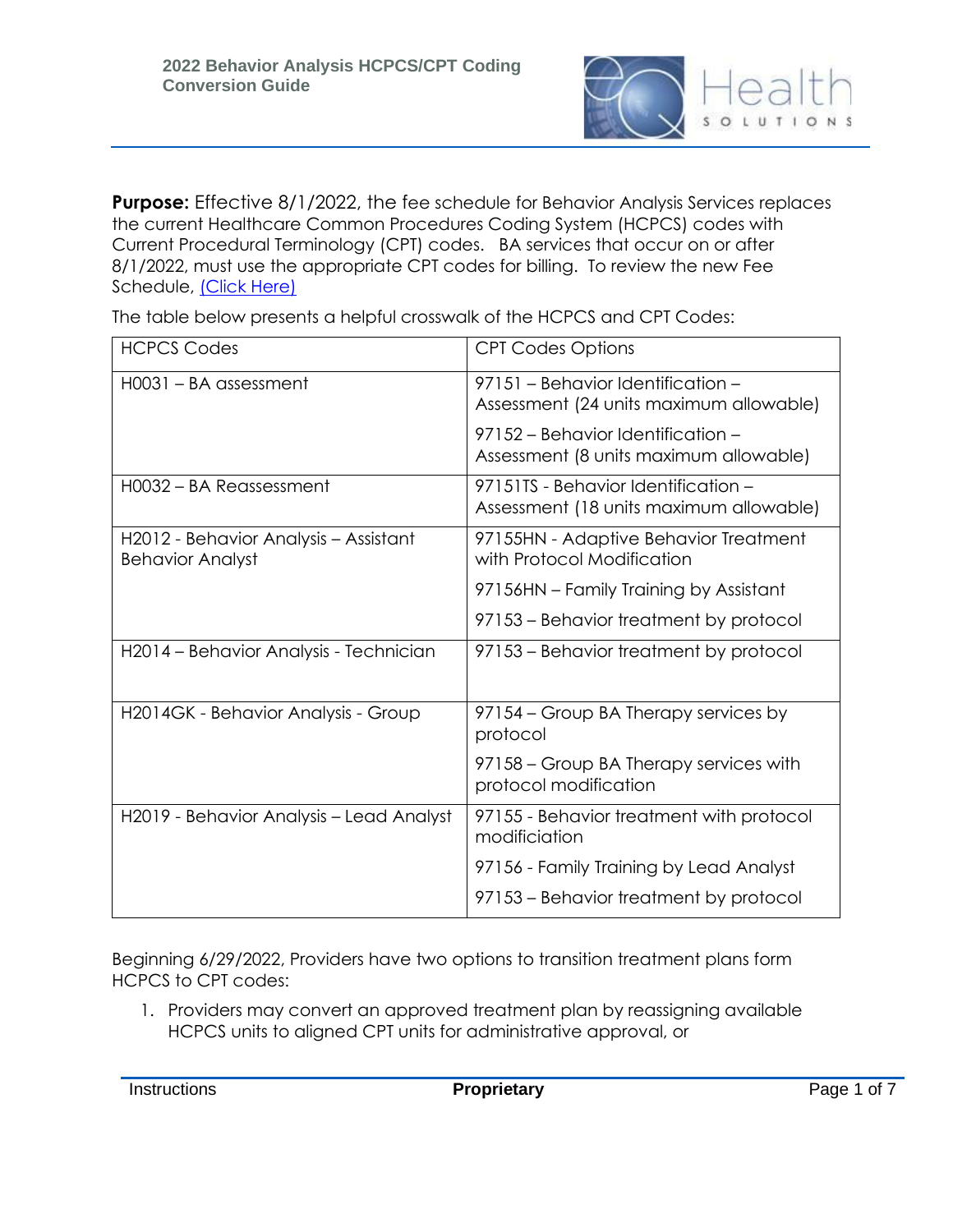

2. Providers may submit a new treatment plan for direct services that begins 8/1/2022, which will require a medical necessity review.

## **Option 1:**

To facilitate the coding transition, we have developed a process which allows an administrative conversion of approved BA services that began prior to but end after 8/1/2022.

These instructions will serve as guide to help you convert approved BA services from HCPCS codes to CPT codes in eQSuite®.

Before entering your request in eQSuite® you need to know the approved services and number of units covering the period from 8/1/2022 through the end of the approved treatment period. Only enter the total # of remaining units after 8/1/2022.

#### *The conversion process does not apply to services that have been or will be performed prior to 8/1/22.*

#### *Below are some basic helpful examples; additional scenarios can be found at the end of this document.*

**Example 1** – This table displays converting approved RBT & BCBA direct services that end on 10/25/2022.

| <b>Current Approved Dates &amp;</b><br><b>HCPCS Codes/Units</b>          | Subtract units that have<br>been or will be rendered<br>before 8/1/2022          | Conversion of CPT codes in<br>eQsuite®                                    |
|--------------------------------------------------------------------------|----------------------------------------------------------------------------------|---------------------------------------------------------------------------|
| Dates: 4/29/2022-<br>10/25/2022                                          | Dates 4/29-7/31/2022                                                             | Dates: 8/1/2022-10/25/2022                                                |
| <b>HCPCS Codes/Total Units:</b><br>H2014: 3120 units<br>H2019: 620 units | <b>HCPCS Codes/Total Units</b><br>Used:<br>H2014: 1629 units<br>H2019: 324 units | <b>CPT Codes/Remaining Units:</b><br>97153:1491 units<br>97155: 296 units |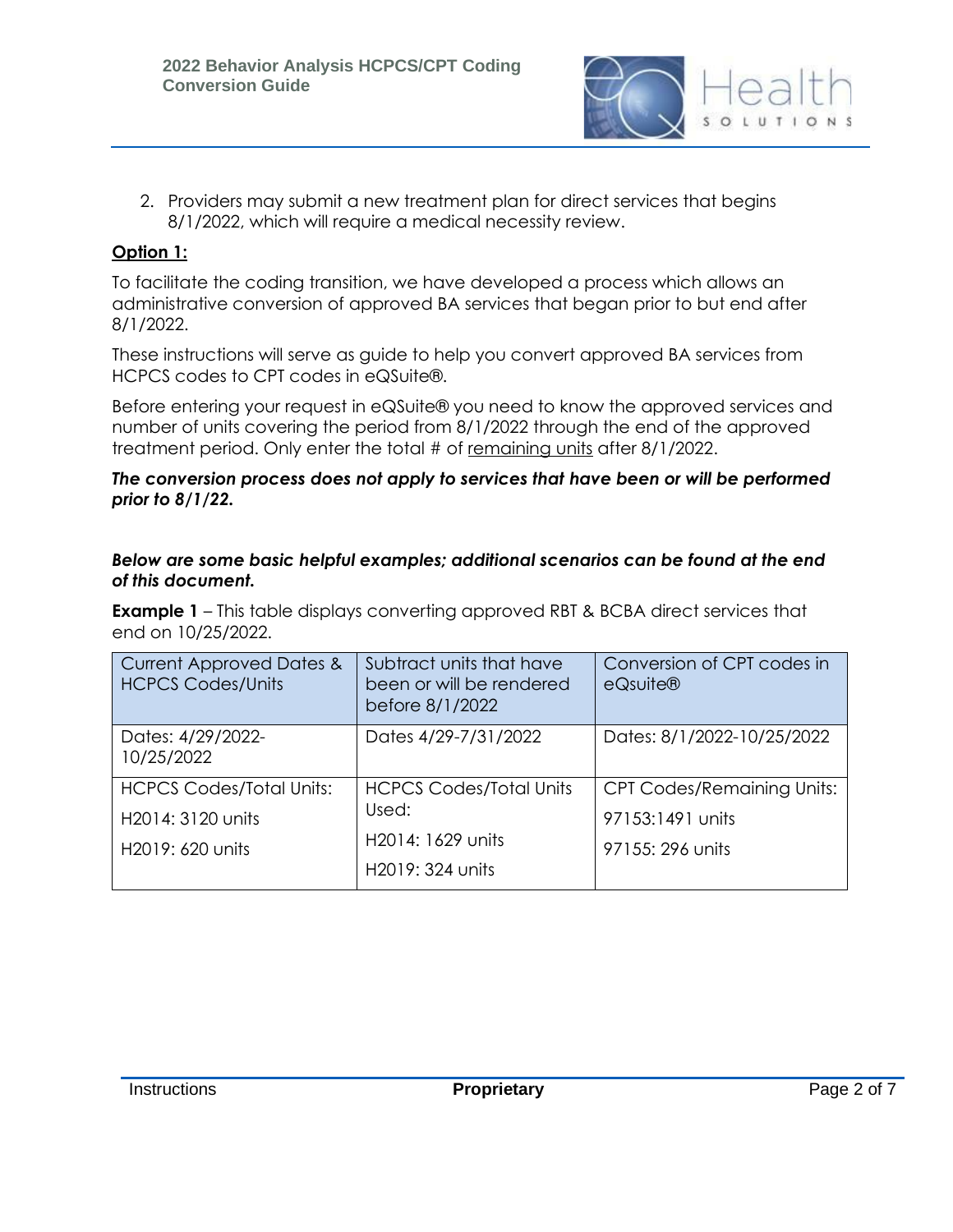

**Example 2** – This table displays converting approved RBT, BCaBA, and BCBA direct services that end on 11/10/2022.

| <b>Current Approved Dates &amp;</b><br><b>HCPCS Codes/Units</b> | Subtract units that have<br>been or will be rendered<br>before 8/1/2022 | Conversion of CPT Codes in<br>$e$ QSuite $\circledR$ |
|-----------------------------------------------------------------|-------------------------------------------------------------------------|------------------------------------------------------|
| Dates: 5/15/2022-<br>11/10/2022                                 | Dates: 5/15/2022-<br>7/31/2022                                          | Dates: 8/1/2022-11/10/2022                           |
| <b>HCPCS Codes/Total Units:</b>                                 | <b>HCPCS Codes/Total Units:</b>                                         | <b>CPT Codes/Remaining Units:</b>                    |
| H <sub>2014</sub> : 31 <sub>20</sub> units                      | H <sub>2014</sub> : 1352 units                                          | 97153: 1768 units                                    |
| H <sub>2012</sub> : 416 units                                   | H <sub>2012</sub> : 180 units                                           | 97155HN: 236 units                                   |
| H2019: 208 units                                                | H2019: 90 units                                                         | 97155: 118 units                                     |

*Reminder: Assessments and Reassessments can not be combined with direct services. Providers must have a separate unique PA number for an assessment or a reassessment.* 

Exampe 3 & 4 shows how convert an approved Assessment or Reassessment but is only to be used if the approved service can not be completed before 8/1/22. *Assessments and reassessments completed prior to 8/1/2022 must be billed with HCPCS code H0031 or H0032.* 

**Example 3** – This table displays converting an approved Assessment code that ends on 8/15/2022.

| <b>Current Approved Dates &amp; HCPCS</b><br>Codes/Units | Conversion of CPT Codes in eQSuite® |
|----------------------------------------------------------|-------------------------------------|
| Dates: 7/17/2022-8/15/2022                               | Dates: 8/1/2022-8/15/2022           |
| <b>HCPCS Codes/Total Units:</b>                          | CPT Codes/Remaining Units:          |
| H0031: 1 unit                                            | 97151: Max Allowable 24 units       |

**Example 4** – This table displays converting an approved Re-Assessment code that ends on 7/15/2022.

| <b>Current Approved Dates &amp; HCPCS</b><br>Codes/Units | Conversion of CPT Codes in eQSuite® |
|----------------------------------------------------------|-------------------------------------|
| Dates: 7/17/2022-8/15/2022                               | Dates: 8/1/2022-8/15/2022           |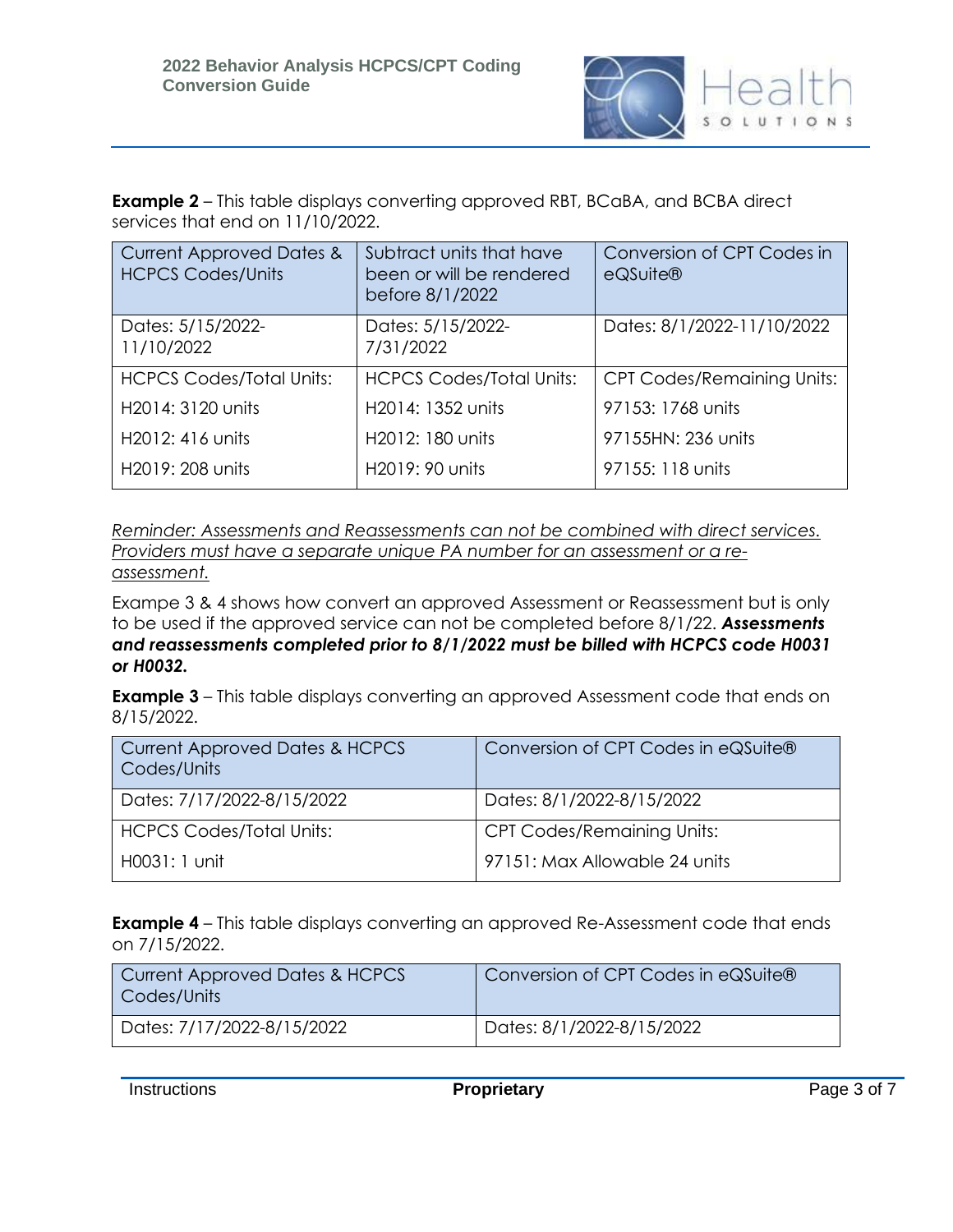

| HCPCS Codes/Total Units: | CPT Codes/Remaining Units:      |
|--------------------------|---------------------------------|
| H0032: 1 unit            | 97151TS: Max Allowable 18 units |

## **How To Input the HCPCS to CPT Code Conversion Request into eQSuite:**

- o Enter a new authorization request in eQSuite® as an Admission.
- o Your start date of service must match the start date entered from your previous certification. **Reference Example 1**
- o Your From date should be entered as 8/1/2022 and your thru date cannot extend past the last certification of services. **Reference Example 1**
- o You must check **YES** to the question on the start tab indicating that this is a HCPCS to CPT conversion.
- o Supporting clinical documentation will **not** be required.
- o Once you submit your request you will receive an administrative approval.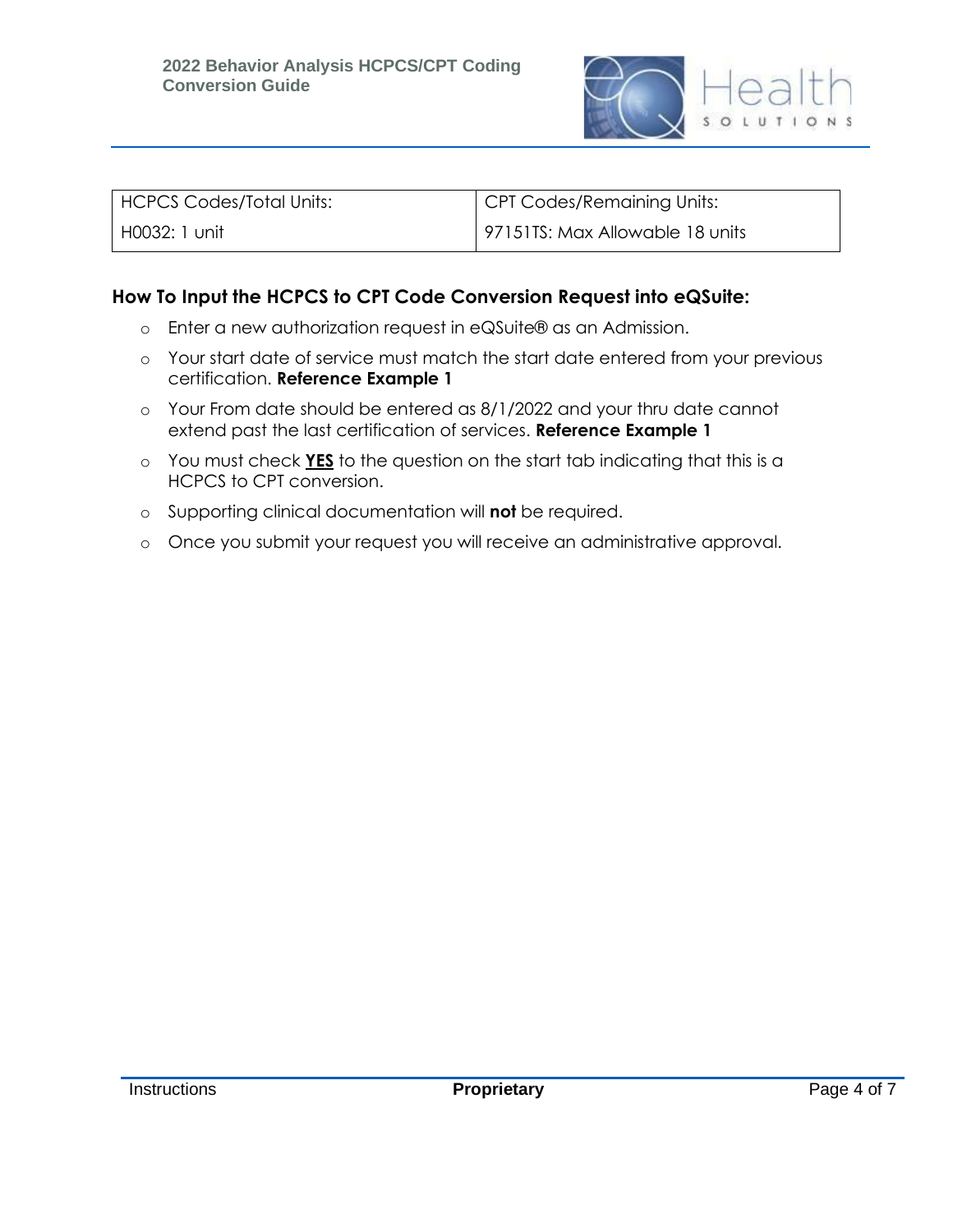

| Provider ID:      | 000000001                               | Provider Name:                              |      | <b>TEST BA PROVIDER</b> |                               |            |  |
|-------------------|-----------------------------------------|---------------------------------------------|------|-------------------------|-------------------------------|------------|--|
| Specify Type:     | <b>BA BAMDT</b>                         |                                             |      |                         |                               |            |  |
| Review Type:      | Admission                               | $\overline{\mathbf{v}}$<br>eQHealth Case #: |      | PA#:                    |                               |            |  |
|                   |                                         |                                             |      |                         |                               |            |  |
|                   |                                         |                                             |      |                         |                               |            |  |
| Recipient ID: 123 |                                         | Name: JOHN DOE                              |      |                         | M ▼<br>DOB: 4/18/2001<br>Sex: |            |  |
|                   |                                         |                                             |      |                         |                               |            |  |
|                   | Physicians and Healthcare Practitioners |                                             |      |                         |                               |            |  |
|                   | Type                                    | Medicaid #                                  | NPI# | License #               | Name                          | Phone #    |  |
| Edit              | Referring                               | 854072                                      |      | 854072                  | <b>TEST, PHYSICIAN C</b>      | 4444444444 |  |

| Code  | <b>Description</b>                       | <b>MOD</b> | MOD <sub>2</sub> | From Date  | Thru Date  | <b>Total Units</b> |
|-------|------------------------------------------|------------|------------------|------------|------------|--------------------|
| 97153 | Adaptive Behavior Treatment - Technician |            |                  | 08/01/2022 | 10/25/2022 | 1491               |
| 97155 | Adaptive Behavior Treatment - Physician  |            |                  | 08/01/2022 | 10/25/2022 | 296                |

The HCPCS to CPT Code conversion is an administrative process of reapproving services that have been approved previously as being medically necessary through a specific date range. The conversion request is not reviewed for medical necessity. It is offered to reduce administrative work on BA providers and reduce potential disruptions to services.

## **Option 2:**

Providers who do not wish to use the HCPCS to CPT Code conversion process have the option to write new treatment plans and submit those plans for medical necessity review. The current medical necessity review process is not being changed.

## **Providers who request a medical necessity review for a new treatment plan:**

- O Enter a new authorization request in eQSuite® as an Admission.
- O Your start date of service **and** your From date should be entered as 8/1/2022.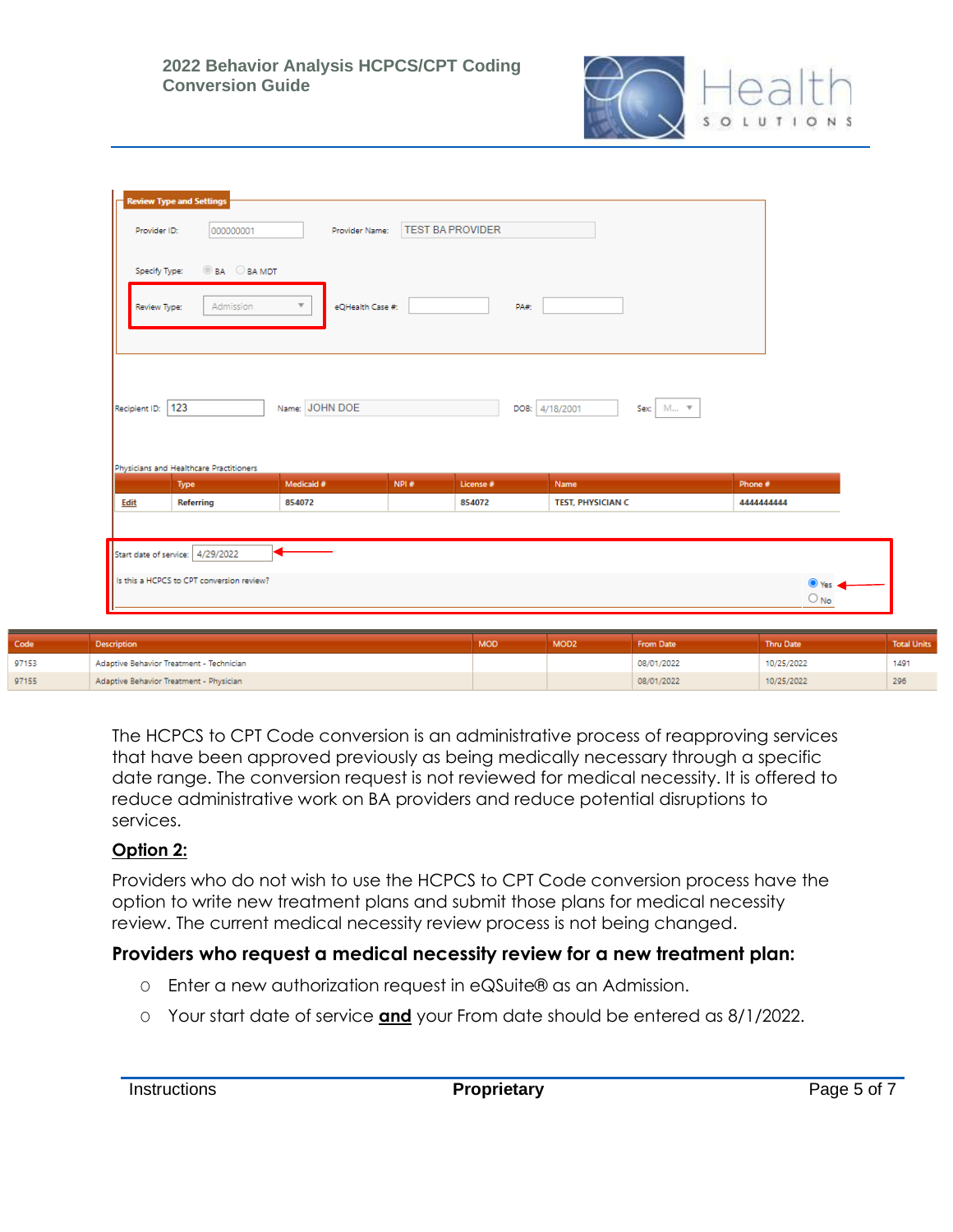

- O Providers can request reassessment, **or** you can request services for 180-day date span.
- O You must check **NO** to the question on the start tab indicating that this is a HCPCS to CPT code conversion.
- O Supporting clinical documentation **will be** required.
- O Once you submit your request it will go through medical necessity review.

|               | <b>Review Type and Settings</b>           |                                             |                         |                |                          |                                |
|---------------|-------------------------------------------|---------------------------------------------|-------------------------|----------------|--------------------------|--------------------------------|
| Provider ID:  | 000000001                                 | Provider Name:                              | <b>TEST BA PROVIDER</b> |                |                          |                                |
| Specify Type: | <b>BA BAMDT</b>                           |                                             |                         |                |                          |                                |
| Review Type:  | Admission                                 | $\overline{\mathbf{v}}$<br>eQHealth Case #: |                         | PA#:           |                          |                                |
|               |                                           |                                             |                         |                |                          |                                |
|               |                                           |                                             |                         |                |                          |                                |
| Recipient ID: | 123                                       | Name: JOHN DOE                              |                         | DOB: 4/18/2001 | M ▼<br>Sex:              |                                |
|               |                                           |                                             |                         |                |                          |                                |
|               |                                           |                                             |                         |                |                          |                                |
|               | Physicians and Healthcare Practitioners   |                                             |                         |                |                          |                                |
|               | Type                                      | Medicaid #                                  | NPI#                    | License #      | Name                     | Phone #                        |
| Edit          | <b>Referring</b>                          | 854072                                      |                         | 854072         | <b>TEST, PHYSICIAN C</b> | 4444444444                     |
|               |                                           |                                             |                         |                |                          |                                |
|               | Start date of service: 8/1/2022<br>↽      |                                             |                         |                |                          |                                |
|               | Is this a HCPCS to CPT conversion review? |                                             |                         |                |                          | $\bigcirc$ Yes<br>$\bullet$ No |
|               |                                           |                                             |                         |                |                          |                                |

# **Questions and Answers to consider**

#### **Q: After completing the** *HCPCS to CPT conversion, can the new CPT PA be modified if it is medically necessary to change the treatment plan?*

**A:** Yes, submit a modification request in eQSuite; however, the modification request is reviewed for medical necessity.

## **Q:** *What will happen to PAs with HCPCS Codes that have end dates after 8/1/2022?*

**A:** End dates in eQSuites and MMIS will be changed to 7/31/2022, but no action from providers is needed to make this change. eQHealth and AHCA will make this change.